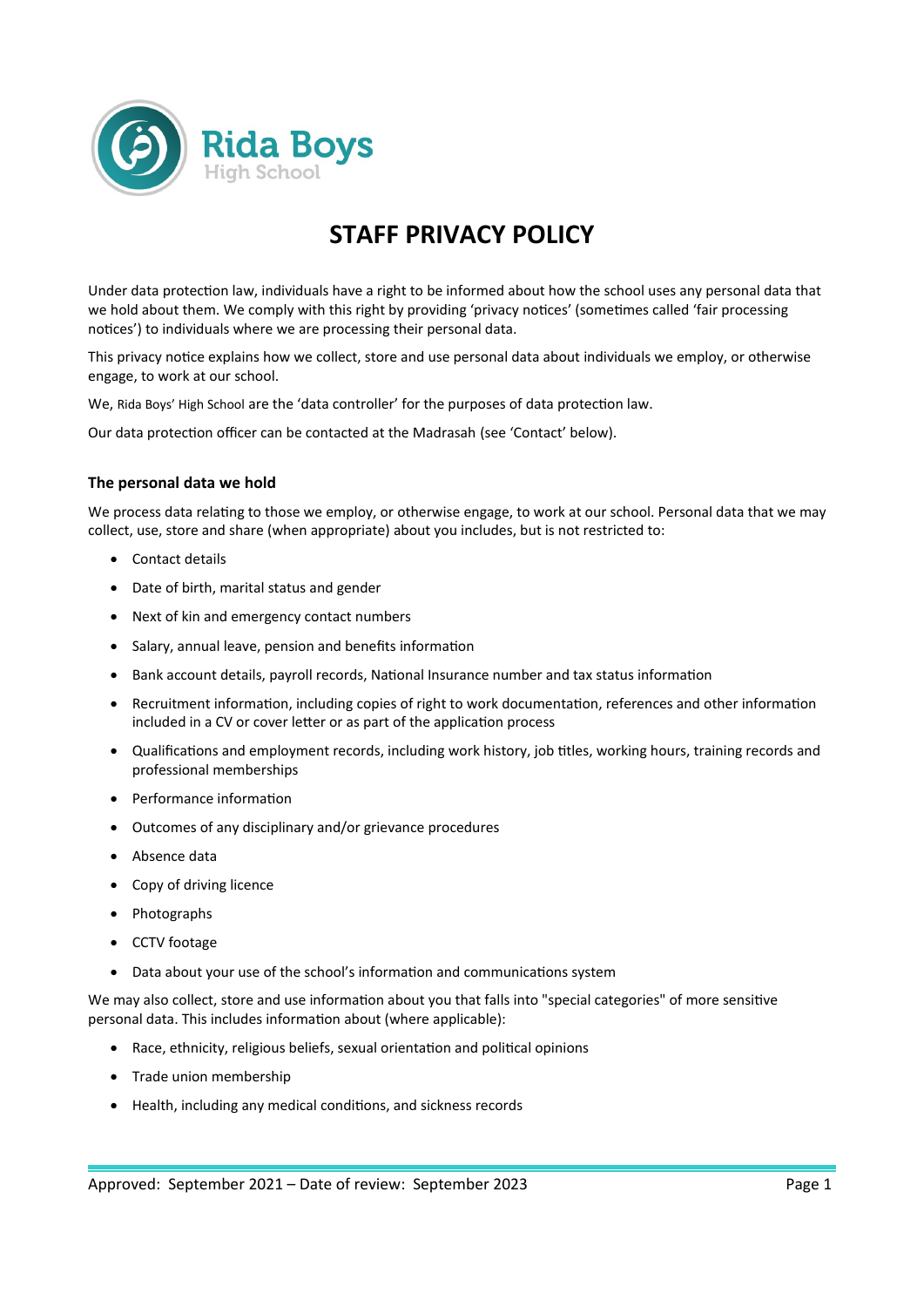## **Why we use this data**

The purpose of processing this data is to help us run the school, including to:

- Enable you to be paid
- Facilitate safe recruitment, as part of our safeguarding obligations towards pupils
- Support effective performance management
- Inform our recruitment and retention policies
- Allow better financial modelling and planning
- Enable ethnicity and disability monitoring
- Improve the management of workforce data across the sector

## **Our lawful basis for using this data**

We only collect and use personal information about you when the law allows us to. Most commonly, we use it where we need to:

- Fulfil a contract we have entered into with you
- Comply with a legal obligation
- Carry out a task in the public interest

Less commonly, we may also use personal information about you where:

- You have given us consent to use it in a certain way
- We need to protect your vital interests (or someone else's interests)
- We have legitimate interests in processing the data

Where you have provided us with consent to use your data, you may withdraw this consent at any time. We will make this clear when requesting your consent, and explain how you go about withdrawing consent if you wish to do so.

Some of the reasons listed above for collecting and using personal information about you overlap, and there may be several grounds which justify the school's use of your data.

# **Collecting this information**

While the majority of information we collect from you is mandatory, there is some information that you can choose whether or not to provide to us.

Whenever we seek to collect information from you, we make it clear whether you must provide this information (and if so, what the possible consequences are of not complying), or whether you have a choice.

### **How we store this data**

We create and maintain an employment file for each staff member. The information contained in this file is kept secure and is only used for purposes directly relevant to your employment.

The [Information and Records Management Society's toolkit for schools](http://irms.org.uk/?page=schoolstoolkit&terms=%22toolkit+and+schools%22) sets out how long we keep information about staff.

Approved: September 2021 – Date of review: September 2023 Page 2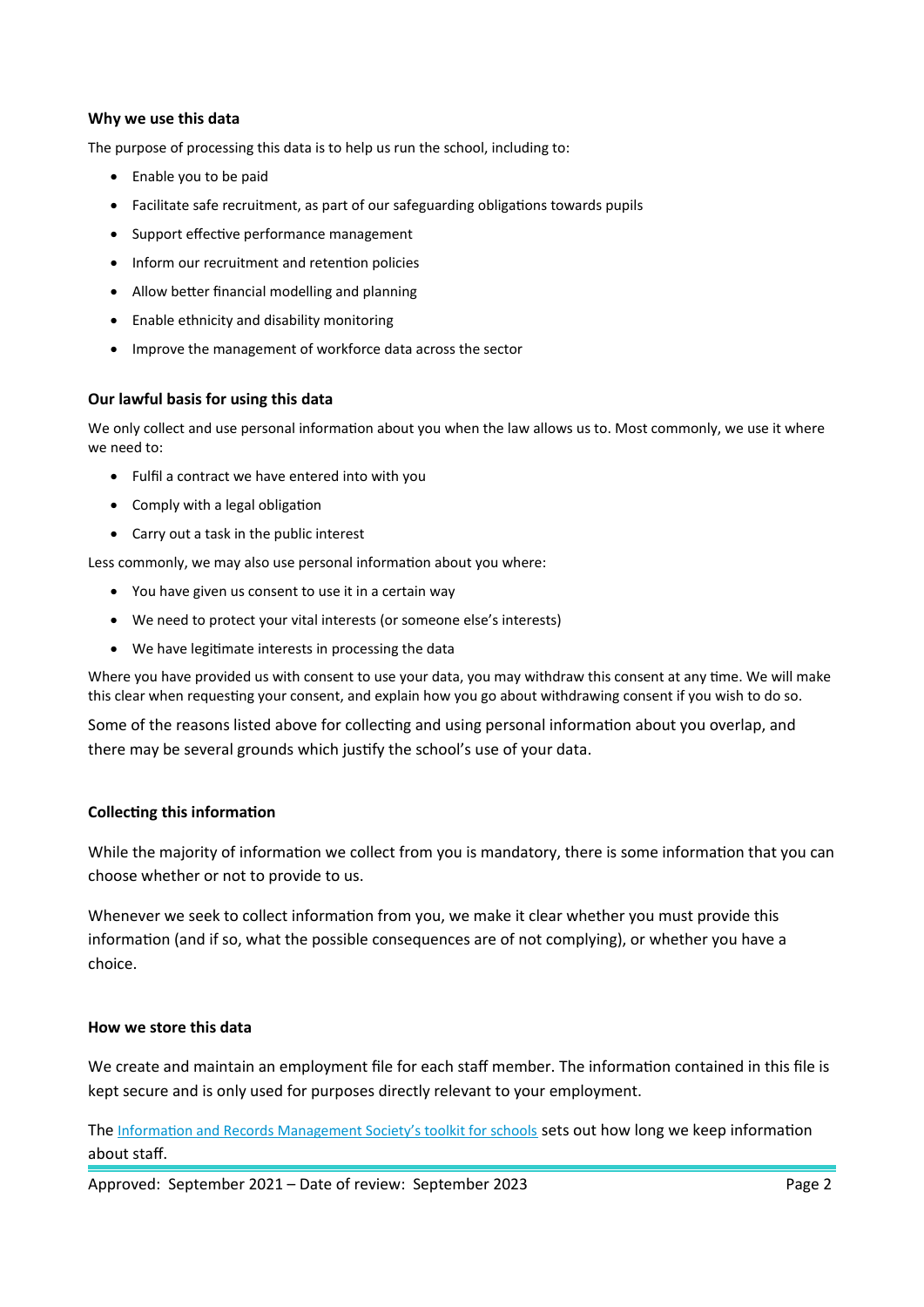Once your employment with us has ended, we will retain this file and delete the information in it in accordance with our record retention schedule

A copy of the retention schedule is available on request by contacting the data protection officer via the address on title page.

# **Data sharing**

We do not share information about you with any third party without your consent unless the law and our policies allow us to do so.

Where it is legally required, or necessary (and it complies with data protection law) we may share personal information about you with:

- *Our local authority to meet our legal duties to share certain information with it, such as concerns about pupils' safety and exclusions*
- *The Department for Education (a government department) we share data with the Department for Education on a statutory basis. We are required to share information about you with the (DfE) under regulation 5 of The Education (Information about Individual Pupils) (England) Regulations 2013.*
- *Educators and examining bodies to deliver and administer pupil's education, record the details of their studies (including placements with external organisations), and determine /confirm their academic achievements (e.g. results, prizes). We need to tell the appropriate teachers if some pupils are allergic to something or might need extra help with some tasks.*
- *Our regulator (the organisation or "watchdog" that supervises us), (e.g. Ofsted)- to monitor the school's performance and to intervene or assist with incidents as appropriate. Ofsted uses information about the progress and performance of pupils to help inspectors evaluate the work of schools, to assist schools in their self-evaluation, and as part of Ofsted's assessment of the effectiveness of education initiatives and policy. Ofsted also uses information about the views of children and young people, to inform children's services inspections in local authority areas.*
- *Suppliers and service providers so that they can provide the services we have contracted them for*
- *Financial organisations to administer the financial aspects of your relationship with us and any funders.*
- *Central and local government to give and receive information and references about past, current and prospective pupils, including relating to outstanding fees or payment history, to/from any educational institution that the pupil attended or where it is proposed they attend and to provide reference to potential employers of past students.*
- *Health authorities We may need to share information about your health and wellbeing with the NHS, Department of Health, the school nurses, immunization team, school GP, Public Health etc... to safeguard and promote pupil health and welfare, prevent the spread of infections, and to protect against life threatening diseases some of which may pose a public health concern. The NHS also use information about pupils for research and statistical purposes, to monitor the performance of local health services and to evaluate and develop them.*

*Security organisations – to operate security (including CCTV) in accordance with the school's CCTV policy; and where otherwise*

 *reasonably necessary for the school's purposes, including to obtain professional advice and insurance for the school*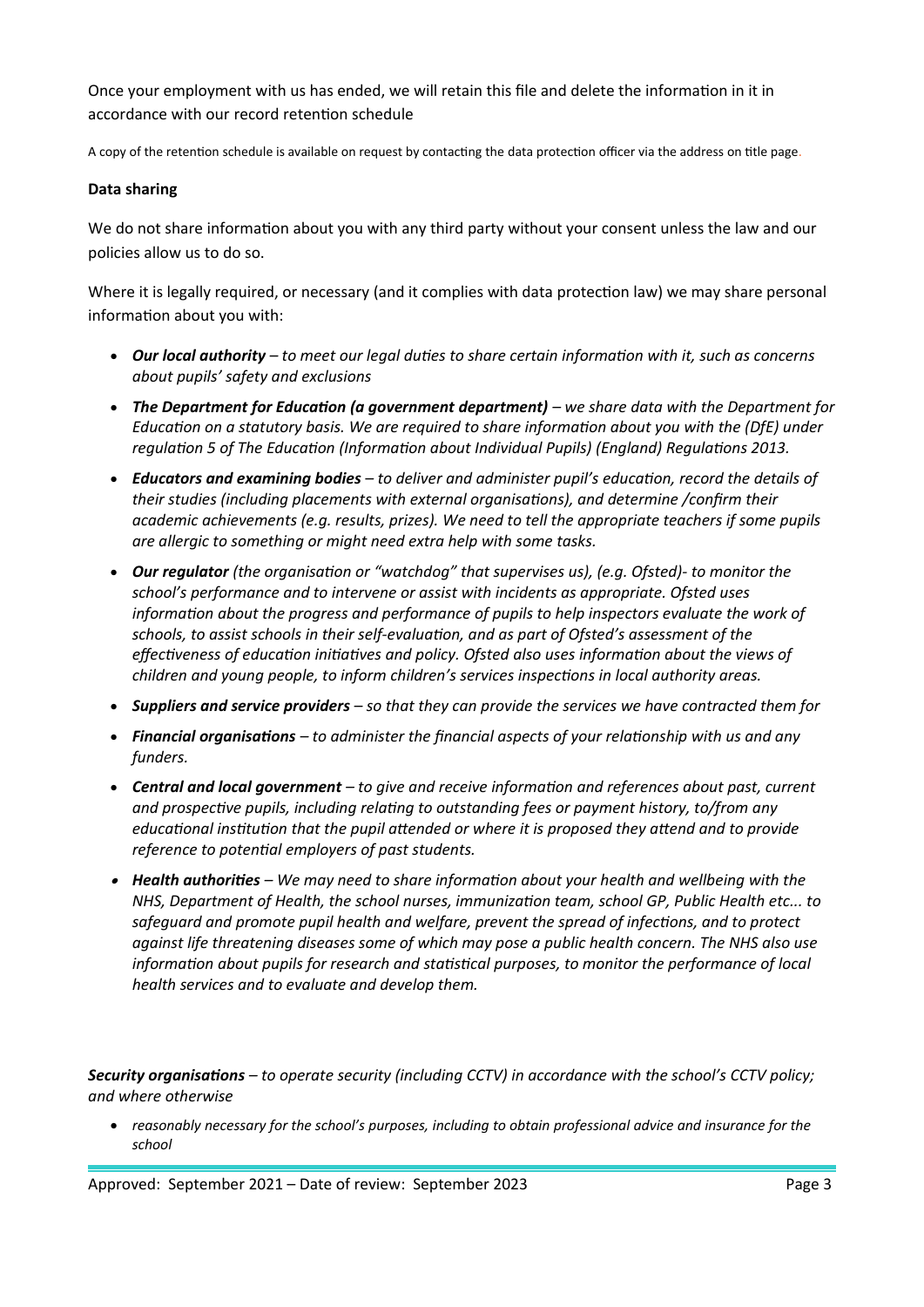- *Health and social welfare organisations to safeguard student welfare and provide appropriate pastoral (and*  where necessary, medical) care, and take appropriate action in the event of an emergency, incident or accident, including by disclosing details of their medical condition where it is in their interest to do so: for example, for *medical advice, social services, insurance purposes or to organisers of school trips;*
- *Professional advisers and consultants to assist the school in fulfilling its obligations and to help the school run properly. We might need to share pupil's information with them if this is relevant to their work.*
- *Police forces, courts, tribunals to fulfil and monitor our responsibilities under equalities, immigration and public safety legislation. We will need information about any court orders or criminal matters which relate to pupils. This is so that we can safeguard pupil's welfare and wellbeing and the other pupils at the school. We need to share information with the police or our legal advisers if something goes wrong or help with an enquiry. For example, if a pupil is injured at school or if there is a burglary.*

*Professional bodies – in accordance with Data Protection Law, some of the school's processing activity is carried out on its behalf by third parties, such as IT systems, web developers and cloud storage. Where possible this is subject to contractual assurances that personal data will be kept securely and only in accordance with the schools' specific direction.*

## **Your rights**

### **How to access personal information we hold about you**

Individuals have a right to make a **'subject access request'** to gain access to personal information that the school holds about them.

If you make a subject access request, and if we do hold information about you, we will:

- Give you a description of it
- Tell you why we are holding and processing it, and how long we will keep it for
- Explain where we got it from, if not from you
- Tell you who it has been, or will be, shared with
- Let you know whether any automated decision-making is being applied to the data, and any consequences of this
- Give you a copy of the information in an intelligible form

You may also have the right for your personal information to be transmitted electronically to another organisation in certain circumstances.

If you would like to make a request, please contact our data protection officer.

### **Your other rights regarding your data**

Under data protection law, individuals have certain rights regarding how their personal data is used and kept safe. You have the right to:

- Object to the use of your personal data if it would cause, or is causing, damage or distress
- Prevent your data being used to send direct marketing
- Object to the use of your personal data for decisions being taken by automated means (by a computer or machine, rather than by a person)
- In certain circumstances, have inaccurate personal data corrected, deleted or destroyed, or restrict processing
- Claim compensation for damages caused by a breach of the data protection regulations

To exercise any of these rights, please contact our data protection officer.

### **Complaints**

We take any complaints about our collection and use of personal information very seriously.